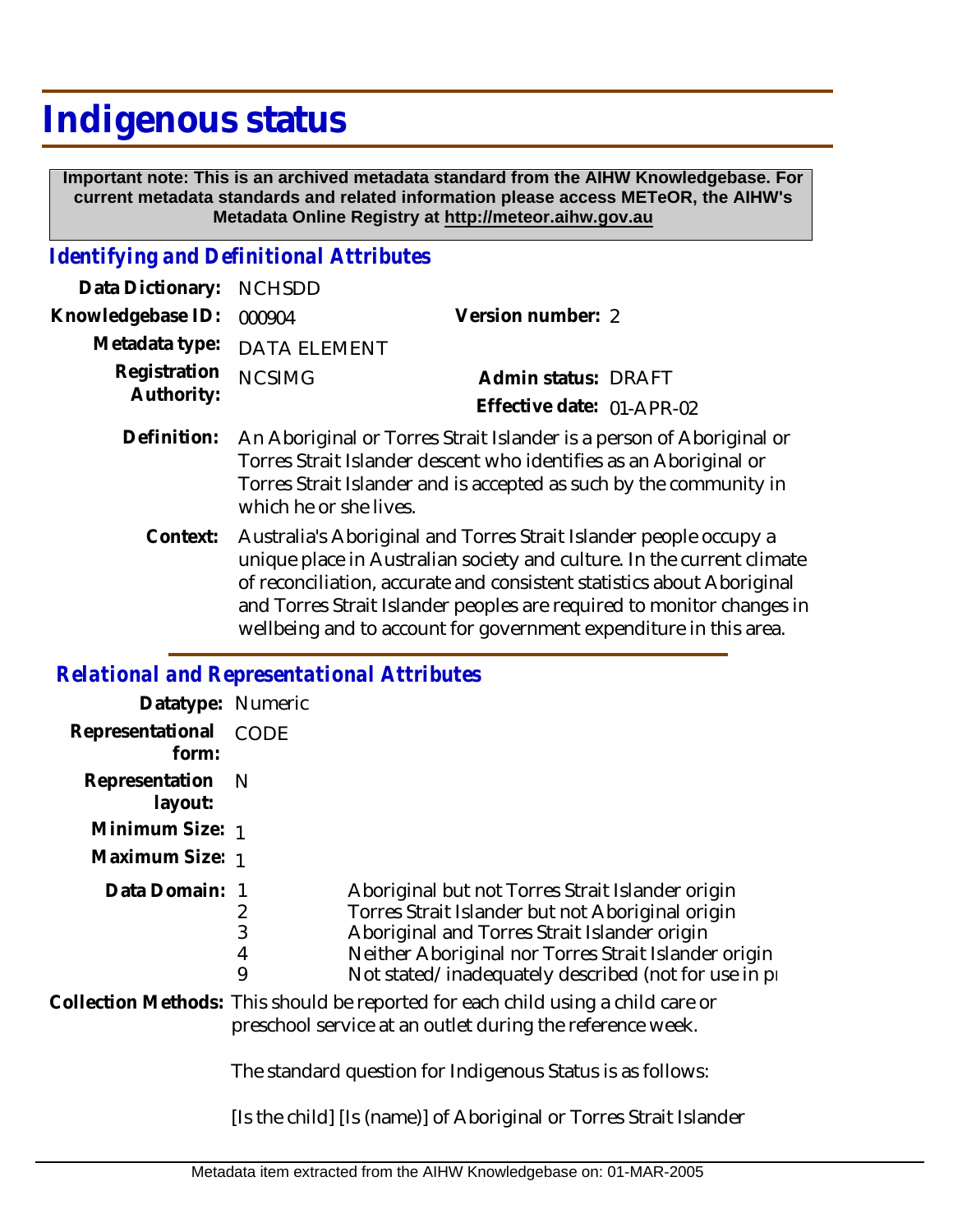origin?

(For persons of both Aboriginal and Torres Strait Islander origin, mark both 'Yes' boxes.)

No.................................................[ ] Yes, Aboriginal..............................[ ] Yes, Torres Strait Islander..............[ ]

This question is recommended for self-enumerated or interviewbased collections. It can also be used in circumstances where a close relative, friend, or another member of the household is answering on behalf of the subject.

It is strongly recommended that this question be asked directly of the child's parent wherever possible. However when the child's parent is not present, the person answering for them should be in a position to do so, i.e. this person must know the child about whom the question is being asked well and feel confident to provide accurate information about them.

This question should always be asked even if the child does not 'look' Aboriginal or Torres Strait Islander.

The Indigenous Status question allows for more than one response. The procedure for coding multiple responses is as follows:

If the respondent marks 'No' and either' Aboriginal' or 'Torres Strait Islander', then the response should be coded to either Aboriginal or Torres Strait Islander as indicated (i.e. disregard the 'No' response).

If the respondent marks both the 'Aboriginal' and 'Torres Strait Islander' boxes, then their response should be coded to 'Both Aboriginal and Torres Strait Islander Origin'.

If the respondent marks all three boxes ('No', 'Aboriginal' and 'Torres Strait Islander'), then the response should be coded to 'Both Aboriginal and Torres Strait Islander Origin' (i.e. disregard the 'No' response).

The above information should be reported in this form for outlets reporting disaggregated data.

In some jurisdictions this information may be required to be reported in an aggregate form. This acknowledges that some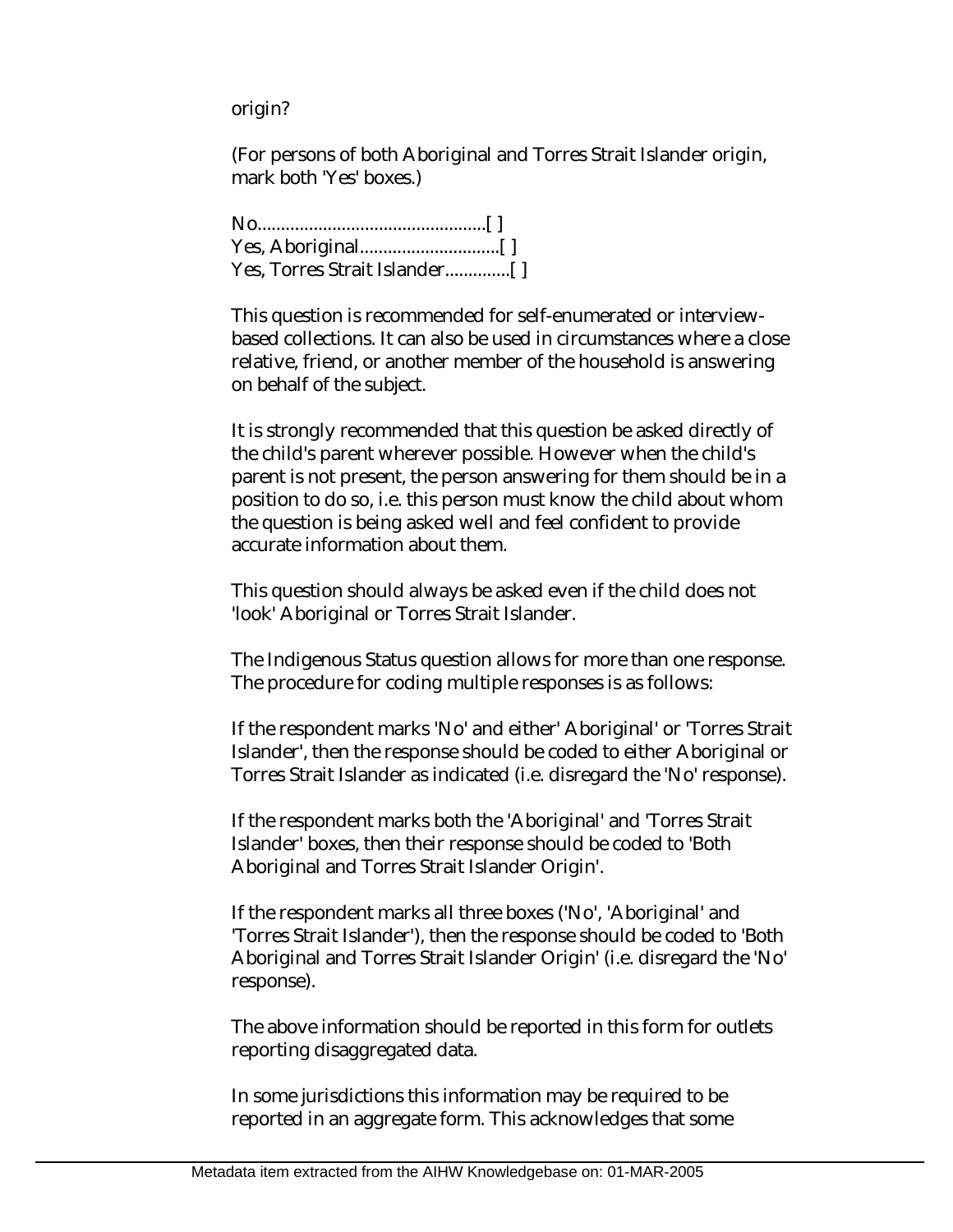jurisdictions may be unable to collect at a disaggregated level in the early stages of the CS NMDS collection. In these instances outlets should report the total number of children attending during the reference week against each of the categories, i.e. Aboriginal but not Torres Strait Islander origin, Torres Strait Islander but not Aboriginal origin, Aboriginal and Torres Strait Islander origin, Neither Aboriginal nor Torres Strait Islander origin.

## *Administrative Attributes*

Source Document: Australian Bureau of Statistics: Standards for Statistics on Cultural and Language Diversity, 1999, Catalogue No. 1289.0. National Community Services Data Dictionary Version 2, 2000. Source Organisation: National Community Services Data Committee, NCSIMG Children's Services Data Working Group, Australian Institute of Health and Welfare

> Comment: Australia has two groups of Indigenous peoples - Aboriginal peoples and the Torres Strait Islander people. An Aboriginal or Torres Strait Islander person is defined by a decision of the High Court of Australia in Commonwealth v Tasmania (1983) 46 ALR 625. This definition states that 'An Aboriginal or Torres Strait Islander is a person of Aboriginal or Torres Strait Islander descent who identifies as an Aboriginal or Torres Strait Islander and is accepted as such by the community in which he or she lives'.

> > There are three components to the definition of an Aboriginal and Torres Strait Islander person: descent, self-identification and community acceptance. In practice, it is not feasible to collect information on the community acceptance part of this definition and therefore questions on Indigenous Status relate to descent and self-identification only. Ideally descent could be determined by asking if a person has either an Aboriginal or Torres Strait Islander ancestor. Self-identification could be determined by asking if a person identifies culturally as an Aboriginal or Torres Strait Islander. In practice, people are asked if they are of Aboriginal or Torres Strait Islander origin. This question is considered to measure descent and for some, but not all, cultural identity.

> > There has been some controversy over the issue of whether South Sea Islanders should be included within the definition of Aboriginal/Torres Strait Islander Australians. The Australian Bureau of Statistics (ABS) position on this issue is that South Sea Islanders are not Aboriginal/Torres Strait Islander and should not be coded as such. South Sea Islanders should not be recorded as being either Aboriginal or Torres Strait Islander, unless they are